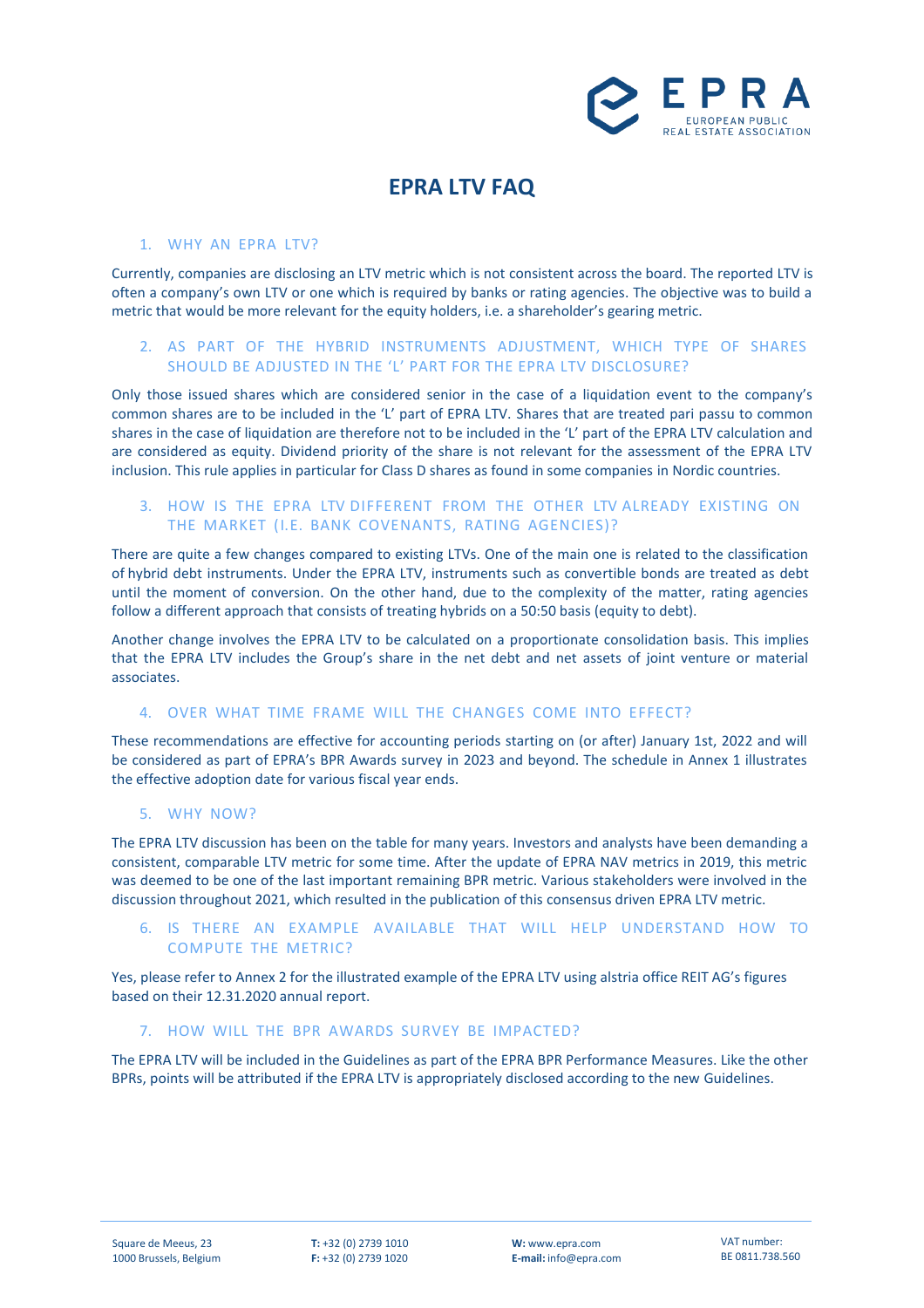# 8. HOW ARE YOU GOING TO EDUCATE THE LISTED REAL ESTATE SECTOR INTO UNDERSTANDING THIS NEW BPR METRIC?

We will communicate the launch of the new metric to the EPRA membership and relevant stakeholders by providing an overview of the changes, the thorough consultation process that took place and the timeline for the adoption of the new metric.

EPRA is planning to conduct workshops in collaboration with the Big 4 accounting firms as well as local real estate associations starting in Q2 2022 and continuing until the market fully adopts the new BPR. EPRA's Reporting & Accounting staff will be available to provide ad-hoc support and clarify any matters throughout the entire uptake period for the new BPR Guidelines. Future workshops or training will be communicated by EPRA to stakeholders accordingly. In the meantime, should you have any questions, please contact [randa@epra.com.](mailto:randa@epra.com)

#### 9. WHY IS IT IMPORTANT FOR MORE TRANSPARENT BEST PRACTICE REPORTING?

The EPRA Best Practices Recommendations are a cornerstone non-GAAP framework for the listed real estate industry, and as the sector is expanding, we are ensuring that the main indicators evolve with it. Today's introduction of the LTV metric has increased the focus on the quality of reporting and will bring further benefits to the overall transparency of the sector.

Transparency builds trust and trust is the cornerstone and the driving force not only for the financial markets but for any business. As the voice of the industry, our primary purpose is to increase the sector's trustworthiness.

# **Annex**

#### **1. Effective adoption date for EPRA LTV**

The EPRA LTV is effective for accounting periods starting on (or after) January 1<sup>st</sup>, 2022 and will be considered as part of the EPRA's BPR Awards in 2023 and beyond. All European public real estate companies are encouraged to use and adopt the BPR for the purposes of their financial reporting and publication of their annual report.

Below is the timeframe outlining the adoption dates based on the different fiscal year-ends.

| <b>Property Company</b> | <b>Fiscal YE</b> | $Q1-22$ |  |  | $Q2 - 22$ |  |  | $Q3 - 22$ |  |                                                                                               | $Q4 - 22$ |  |  | $Q1 - 23$ |  |  | $Q2 - 23$ |  |  | $Q3 - 23$ |  |  | $Q4-23$ |  |  |
|-------------------------|------------------|---------|--|--|-----------|--|--|-----------|--|-----------------------------------------------------------------------------------------------|-----------|--|--|-----------|--|--|-----------|--|--|-----------|--|--|---------|--|--|
|                         |                  | Jan     |  |  |           |  |  |           |  | Feb Mar Apr May Jun Jul Aug Sept Oct Nov Dec Jan Feb Mar Apr May Jun Jul Aug Sept Oct Nov Dec |           |  |  |           |  |  |           |  |  |           |  |  |         |  |  |
| Company A               | 31/12/2022       |         |  |  |           |  |  |           |  |                                                                                               |           |  |  |           |  |  |           |  |  |           |  |  |         |  |  |
| Company B               | 31/03/2023       |         |  |  |           |  |  |           |  |                                                                                               |           |  |  |           |  |  |           |  |  |           |  |  |         |  |  |
| Company C               | 30/06/2023       |         |  |  |           |  |  |           |  |                                                                                               |           |  |  |           |  |  |           |  |  |           |  |  |         |  |  |
| Company D               | 30/09/2023       |         |  |  |           |  |  |           |  |                                                                                               |           |  |  |           |  |  |           |  |  |           |  |  |         |  |  |

## **2. Illustrated Corporate Example**

Please see below the EPRA LTV disclosure using alstria office REIT AG's figures based on their 12.31.2020 annual report:

|                                               |                    |  | <b>Proportionate Consolidation</b> |                          |                        |  |                                    |
|-----------------------------------------------|--------------------|--|------------------------------------|--------------------------|------------------------|--|------------------------------------|
|                                               | Group $\epsilon$ M |  | <b>Share of Joint</b>              | <b>Share of Material</b> | <b>Non-controlling</b> |  | Combined $\boldsymbol{\epsilon}$ M |
|                                               | as reported        |  | Ventures $\epsilon$ M              | Associates € M           | Interests $\epsilon$ M |  |                                    |
| <b>Borrowings from Financial Institutions</b> | 283                |  |                                    |                          |                        |  | 283                                |
| <b>Bond Loans</b>                             | 1.413              |  |                                    |                          |                        |  | 1.413                              |
| Net Payables (2)                              | 46                 |  |                                    |                          |                        |  | 46                                 |
| <b>Exclude:</b>                               |                    |  |                                    |                          |                        |  |                                    |
| Cash and cash equivalents                     | 452                |  |                                    |                          | ۰                      |  | 452                                |
| Net Debt (b)                                  | 1.290              |  |                                    |                          |                        |  | 1.290                              |
|                                               |                    |  |                                    |                          |                        |  |                                    |
| Owner-occupied property (3)                   | 17                 |  |                                    |                          |                        |  | 17                                 |
| Investment properties at fair value           | 4.556              |  |                                    |                          | ٠                      |  | 4.556                              |
| <b>Total Property Value (a)</b>               | 4.573              |  |                                    |                          |                        |  | 4.573                              |
|                                               |                    |  |                                    |                          |                        |  |                                    |
| LTV(b/a)                                      | 28,21%             |  |                                    |                          |                        |  | 28,21%                             |
|                                               |                    |  |                                    |                          |                        |  |                                    |

The first column called "Group as reported" includes all the adjustments according to the EPRA LTV guidelines.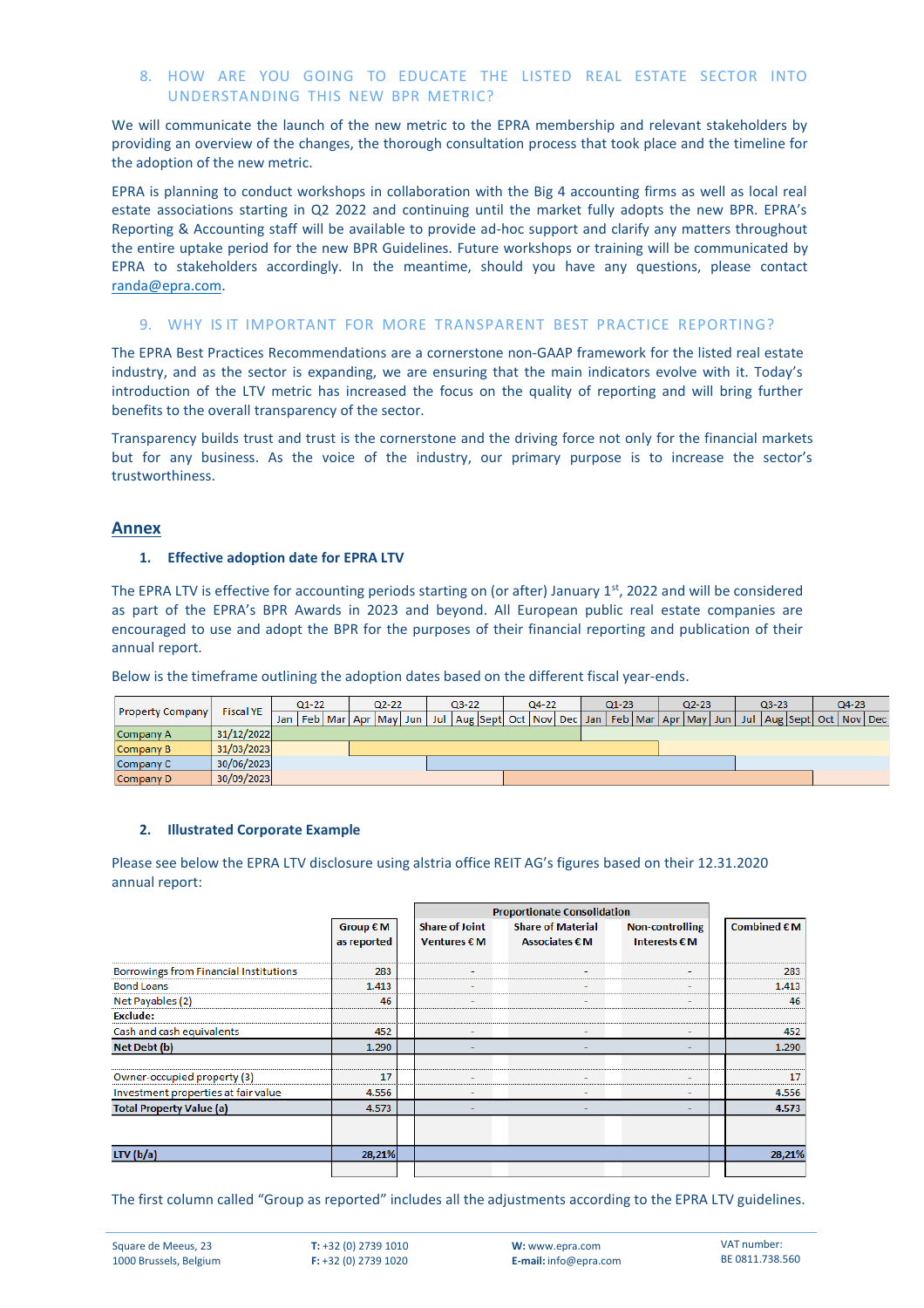Reconciling items<sup>1</sup>:

The borrowings from financial institutions are composed of Mortgage Loans for EUR 195,729k, non-current Schuldschein loan for EUR 76,865k and total current interests for EUR 10,325 EUR.

The net payables are the difference between the payables for EUR 60,701 EUR (composed of other current liabilities for EUR 49,948k, other provisions for EUR 2,030, income tax liabilities for EUR 4,780 and trade payables for EUR 3,943) and the receivables for EUR 14,564 (composed of trade receivables for EUR 4,572, income tax receivables for EUR 1,230 and other receivables for EUR 8,762).

## **3. Illustrated Calculation Example**

EPRA requires that members disclose the EPRA LTV table as above. We understand companies already disclosed LTV as defined by rating agencies or banks and therefore we built the below example to help preparers when calculating the EPRA LTV. In this example, the figures have been selected randomly: the table below is meant to provide companies with a practical approach to calculating the EPRA LTV with detailed explanations for reference purposes. Please note the format to be published in AR is the one shown in the latest BPR guidelines.



Columns to help during calculation but that are not required to be disclosed

1 Please refer to the EPRA BPR Guidelines p.25 which require that every LTV component (line item) that cannot be directly *traced to financial statements, should be reconciled below the table.*

Columns to be disclosed as part of the EPRA LTV guidelines